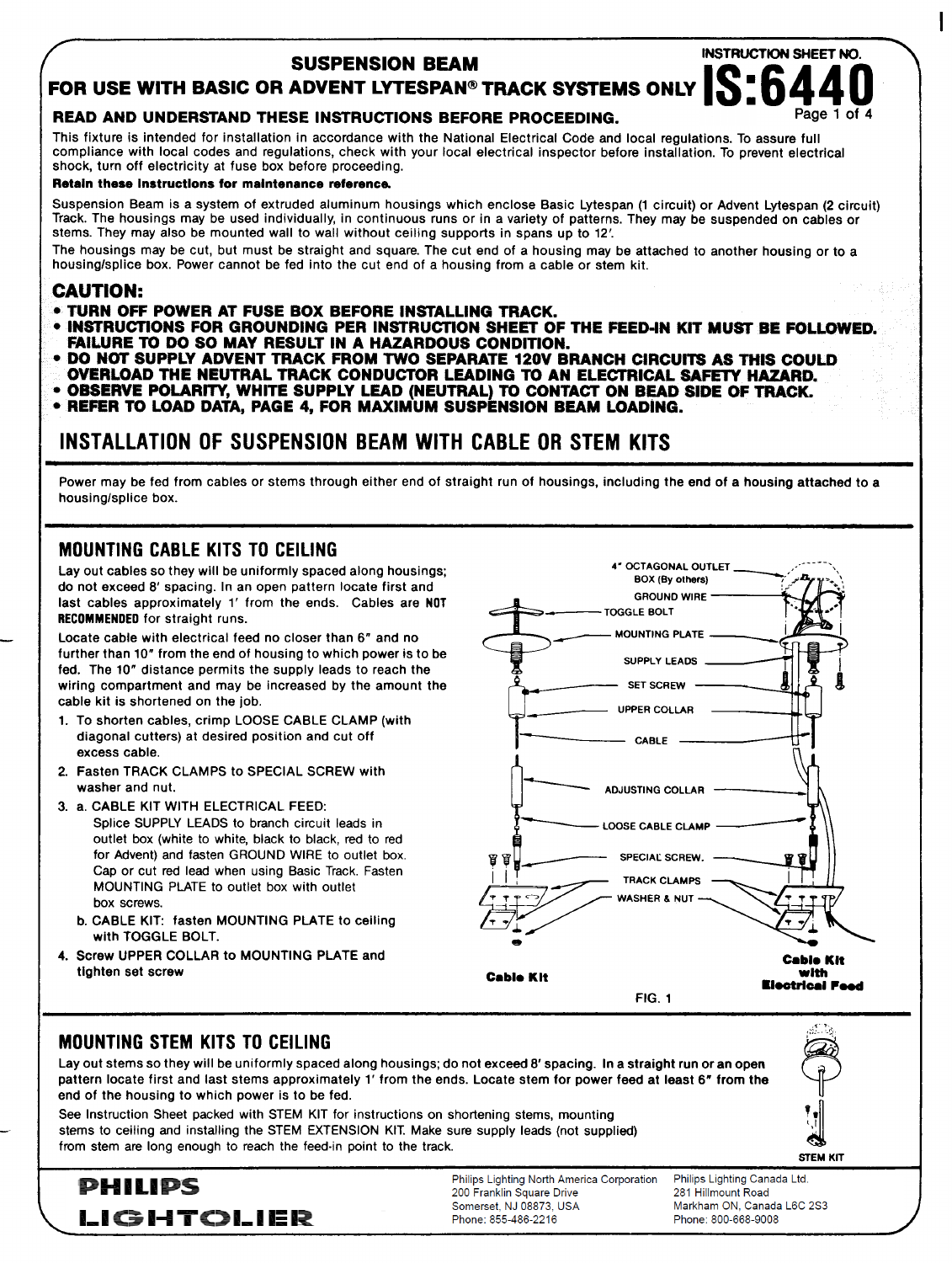# **INSTALLATION OF SUSPENSION BEAM WITH CABLE OR STEM KITS (Cent'd.) 1S:6440**



..

—.

..-

**v**

**/**

FIG. 6



For straight runs. Supports up to 12' span without ceiling supports.

CANOPY COVER

**END PLATE** (discard) FIG. 5 L BRANCH CIRCUIT LEADS

- 1. Fasten MOUNTING PLATES to outlet box and to opposite parallel wall. Outlet box should be securely fastened and mounting surface should be solid to accept mounting screws.
- 2. In a run of HOUSINGS, join HOUSING together as previously described. Use COUPLER furnished with WALL MOUNTING KIT (discard COUPLER furnished with HOUSING). Install COUPLER with flat side down.
- 3. Remove END PLATES from HOUSING(S). Mount WI REWAY COVER BRACKET, at feed-in end, to second hole in HOUSING. Remove WIREWAY COVER from other end.
- 4. Measure the distance between the MOUNTING PLATES. Cut HOUSING, at end without WIREWAY COVER, so that its length (or the length of the run of HOUSINGS) is not less than **3/16"** than this distance.
- 5. Slip CANOPY COVERS onto HOUSING(S) and twist HOUSING(S) onto TABS on MOUNTING PLATES, see Fig. 6. Lock in place with CLAMPS.
- 6. Mount CANOPY COVERS to MOUNTING PLATES and pull branch circuit leads (solid wire only) out of outlet box.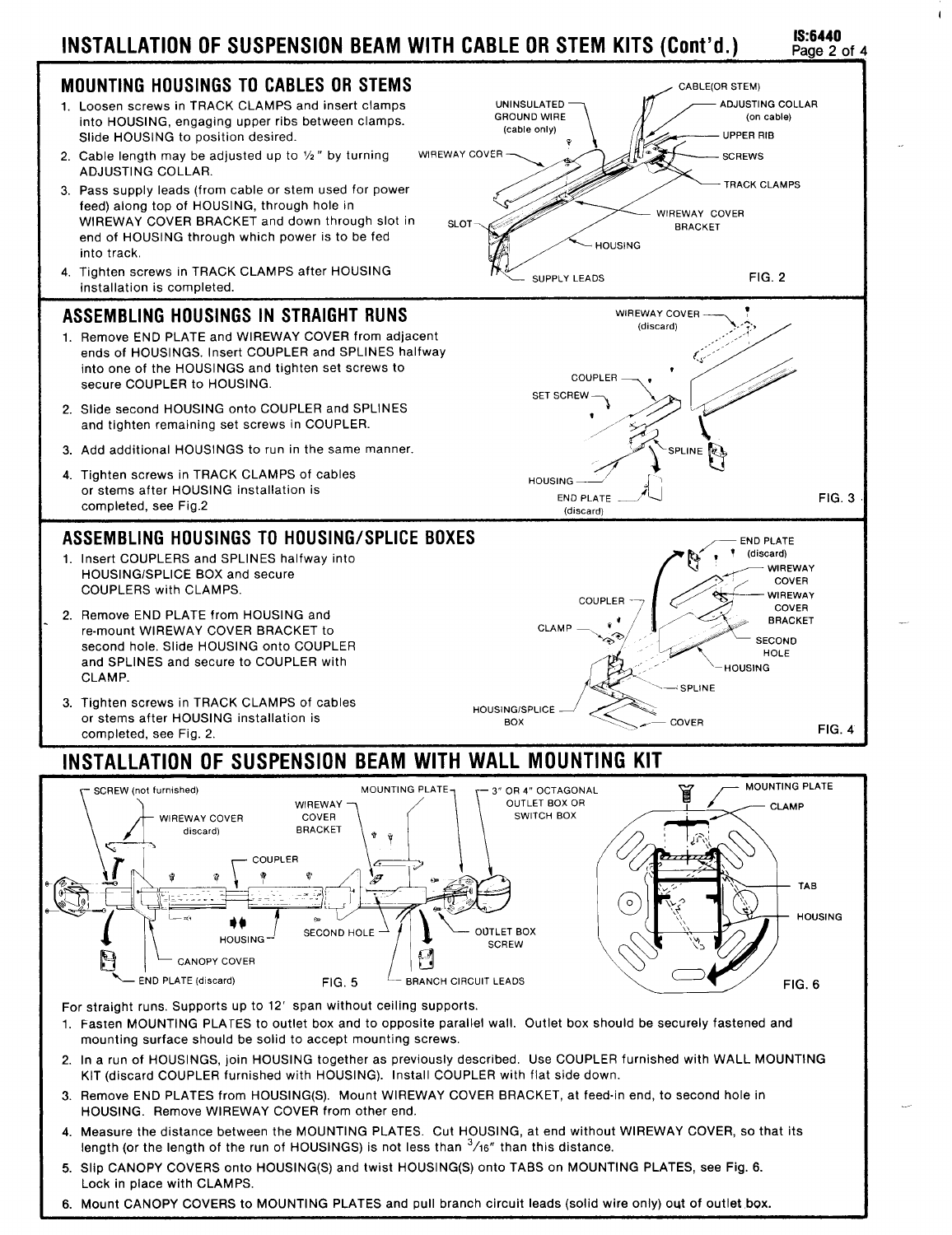# **INSTALLATION OF BASIC OR ADVENT LYTESPAN TRACK INTO HOUSINGS 1S:6440**

Page 3 of 4

Each straight run of track is started with an INDIVIDUAL TRACK UNIT and continued with JOINER TRACK UNITS.

To cut track, see Instruction Sheets supplied with Track. 1S:6020 or 1S:6121.